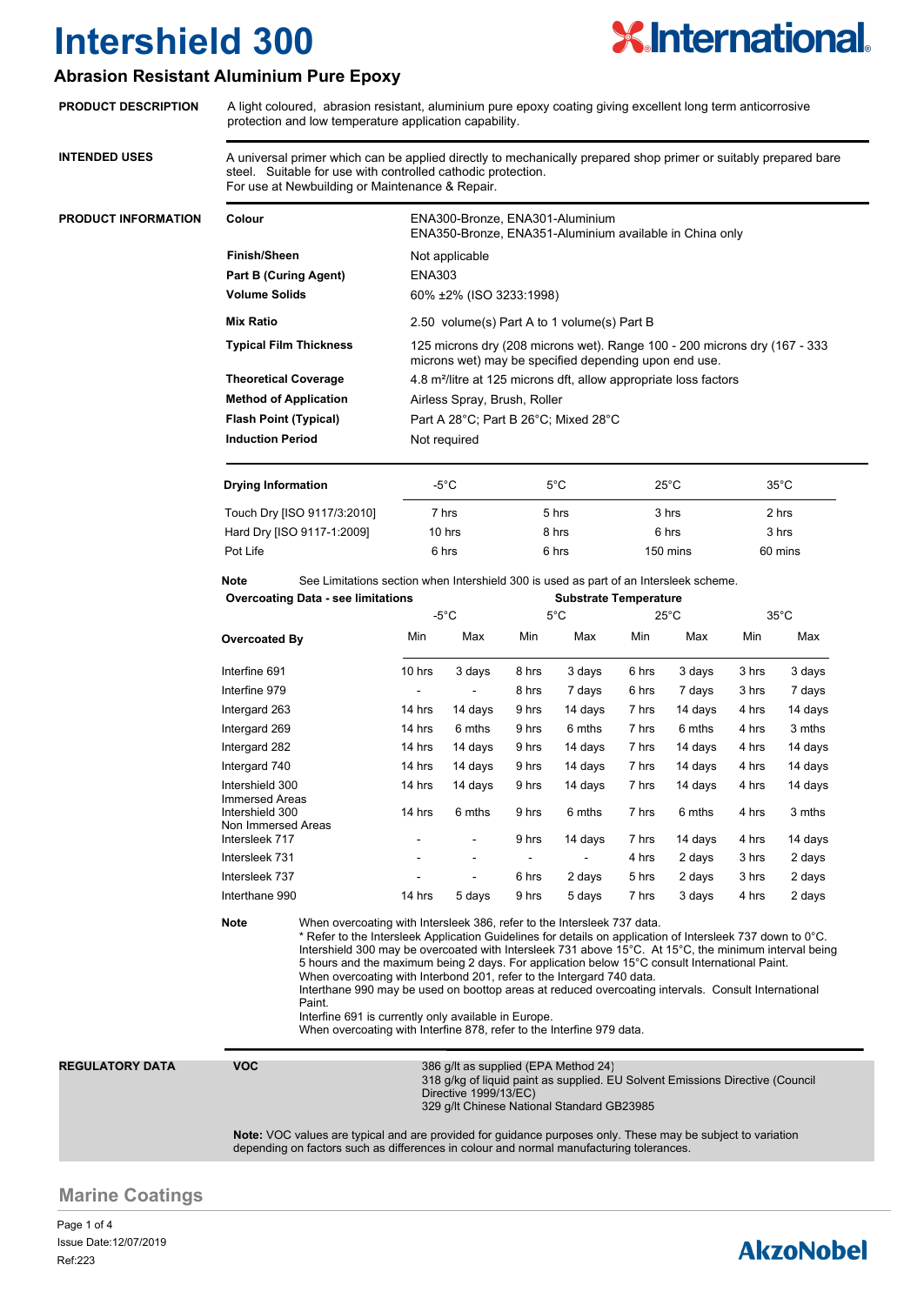

### **Abrasion Resistant Aluminium Pure Epoxy**

**CERTIFICATION**

- When used as part of an approved scheme, this product has the following certification:
	- Food Contact Carriage of Grain (NOHH)
	- Tank Coatings B1 Classification of Ballast Tank Coatings (DNV/Marintek tested)
	- Tank Coatings NORSOK M-501, Rev 3, system 7 (Marintek)
	- Fire Resistance Smoke & Toxicity (Exova Warringtonfire)
	- Fire Resistance Surface Spread of Flame (Exova Warringtonfire)
	- Fire Resistance Marine Equipment Directive compliant
	- Potable Water Carriage of Potable Water (TUV, Singapore) (BS6920:2000)

Approvals issued by external bodies may be dependent upon formulation and/ or manufacturing site.

Consult your International Paint representative for details.

| <b>SYSTEMS AND</b><br><b>COMPATIBILITY</b> | Consult your International Paint representative for the system best suited for the surfaces to be protected.<br>When using in cargo holds, consult the Intershield 300 Cargo Hold Application Guidelines.                                                                                                                                                                   |  |  |  |  |  |  |
|--------------------------------------------|-----------------------------------------------------------------------------------------------------------------------------------------------------------------------------------------------------------------------------------------------------------------------------------------------------------------------------------------------------------------------------|--|--|--|--|--|--|
| <b>SURFACE PREPARATIONS</b>                | Use in accordance with the standard Worldwide Marine Specifications.<br>All surfaces to be coated should be clean, dry and free from contamination.<br>High pressure fresh water wash or fresh water wash, as appropriate, and remove all oil or grease, soluble<br><b>Contracts rate and other fraction of the to according to collect CODO ODA</b> activities of a street |  |  |  |  |  |  |

contaminants and other foreign matter in accordance with SSPC-SP1 solvent cleaning.

### **NEWBUILDING**

Where necessary, remove weld spatter and smooth weld seams and sharp edges.

Weld seams and areas of shop primer damage or breakdown should be blast cleaned to Sa2½ (ISO 8501-1:2007) or power tooled to Pt3 (JSRA SPSS:1984).

Intact, approved, shop primers must be clean, dry and free from soluble salts and any other surface contaminants. Unapproved shop primers will require complete removal by blast cleaning to Sa2½ (ISO 8501-1:2007). In some cases sweep blasting to a defined International Paint standard (eg AS2 or AS3) may be acceptable. Consult your International Paint representative for specific recommendations.

### **MAJOR REFURBISHMENT**

 Abrasive blast clean to minimum Sa2 (ISO 8501-1:2007) or International Paint Hydroblasting Standard HB2M. If oxidation has occurred between blasting and application of Intershield 300, the surface should be reblasted to the specified visual standard.

Surface defects revealed by the blast cleaning process, should be ground, filled, or treated in the appropriate manner.

#### **REPAIR**

Consult International Paint.

#### **OTHER**

For tank coating and application of Intersleek systems, consult International Paint for the detailed coating procedures that should be followed.

Consult your International Paint representative for specific recommendations.

### **NOTE**

**For use in Marine situations in North America, the following surface preparation standards can be used: SSPC-SP10 in place of Sa2½ (ISO 8501-1:2007) SSPC-SP6 in place of Sa2 (ISO 8501-1:2007) SSPC-SP11 in place of Pt3 (JSRA SPSS:1984)**

**Marine Coatings**

Page 2 of 4 Ref:223 Issue Date:12/07/2019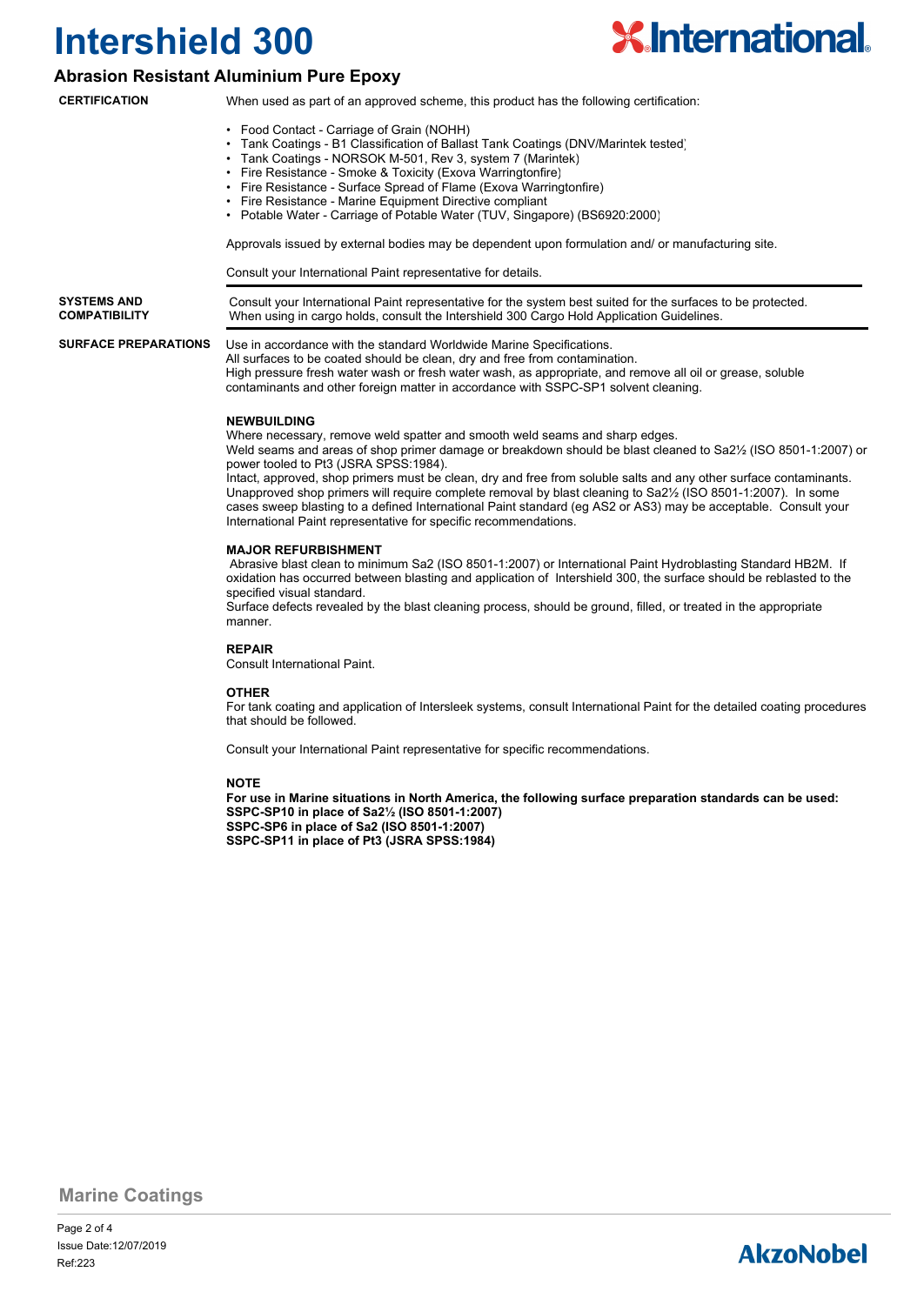

### **Abrasion Resistant Aluminium Pure Epoxy**

| <b>APPLICATION</b>                |                                                                                                                                                                                                                                                                                                                                                                                                                                                                                                                                                                                                                                                                                                                                                                                                                                                                                                                                                                                                                                                                                |  |  |  |  |  |
|-----------------------------------|--------------------------------------------------------------------------------------------------------------------------------------------------------------------------------------------------------------------------------------------------------------------------------------------------------------------------------------------------------------------------------------------------------------------------------------------------------------------------------------------------------------------------------------------------------------------------------------------------------------------------------------------------------------------------------------------------------------------------------------------------------------------------------------------------------------------------------------------------------------------------------------------------------------------------------------------------------------------------------------------------------------------------------------------------------------------------------|--|--|--|--|--|
| <b>Mixing</b>                     | Material is supplied in two containers as a unit. Always mix a complete unit in the proportions supplied. Once the<br>unit has been mixed it must be used within the working pot life specified.<br>(1) Agitate Base (Part A) with a power agitator.<br>(2) Combine entire contents of Curing Agent (Part B) with Base (Part A) and mix thoroughly with power agitator.                                                                                                                                                                                                                                                                                                                                                                                                                                                                                                                                                                                                                                                                                                        |  |  |  |  |  |
| <b>Thinner</b>                    | Use International GTA220. Thinning is not normally required. Consult the local representative for advice during<br>application in extreme conditions. Do not thin more than allowed by local environmental legislation.                                                                                                                                                                                                                                                                                                                                                                                                                                                                                                                                                                                                                                                                                                                                                                                                                                                        |  |  |  |  |  |
| <b>Airless Spray</b>              | Recommended<br>Tip Range 0.66-0.79 mm (26-31 thou)<br>Total output fluid pressure at spray tip not less than 211 kg/cm <sup>2</sup> (3000 p.s.i.)                                                                                                                                                                                                                                                                                                                                                                                                                                                                                                                                                                                                                                                                                                                                                                                                                                                                                                                              |  |  |  |  |  |
| <b>Brush</b>                      | Application by brush is recommended for small areas only. Multiple coats may be required to achieve specified film<br>thickness.                                                                                                                                                                                                                                                                                                                                                                                                                                                                                                                                                                                                                                                                                                                                                                                                                                                                                                                                               |  |  |  |  |  |
| Roller                            | Application by roller is recommended for small areas only. Multiple coats will be required to achieve specified film<br>thickness.                                                                                                                                                                                                                                                                                                                                                                                                                                                                                                                                                                                                                                                                                                                                                                                                                                                                                                                                             |  |  |  |  |  |
| <b>Cleaner</b>                    | International GTA822/GTA220                                                                                                                                                                                                                                                                                                                                                                                                                                                                                                                                                                                                                                                                                                                                                                                                                                                                                                                                                                                                                                                    |  |  |  |  |  |
| <b>Work Stoppages and Cleanup</b> | Do not allow material to remain in hoses, gun or spray equipment. Thoroughly flush all equipment with<br>International GTA822/GTA220. Once units of paint have been mixed they should not be resealed and it is advised<br>that after prolonged stoppages work recommences with freshly mixed units.<br>Clean all equipment immediately after use with International GTA822/GTA220. It is good working practice to<br>periodically flush out spray equipment during the course of the working day. Frequency of cleaning will depend<br>upon amount sprayed, temperature and elapsed time, including any delays. Do not exceed pot life limitations.<br>All surplus materials and empty containers should be disposed of in accordance with appropriate regional<br>regulations/legislation.                                                                                                                                                                                                                                                                                   |  |  |  |  |  |
| Welding                           | In the event welding or flame cutting is performed on metal coated with this product, dust and fumes will be<br>emitted which will require the use of appropriate personal protective equipment and adequate local exhaust<br>ventilation. In North America do so in accordance with instruction in ANSI/ASC Z49.1 "Safety in Welding and<br>Cutting."                                                                                                                                                                                                                                                                                                                                                                                                                                                                                                                                                                                                                                                                                                                         |  |  |  |  |  |
| <b>SAFETY</b>                     | All work involving the application and use of this product should be performed in compliance with all<br>relevant national Health, Safety & Environmental standards and regulations.                                                                                                                                                                                                                                                                                                                                                                                                                                                                                                                                                                                                                                                                                                                                                                                                                                                                                           |  |  |  |  |  |
|                                   | Prior to use, obtain, consult and follow the Material Safety Data Sheet for this product concerning health<br>and safety information. Read and follow all precautionary notices on the Material Safety Data Sheet and<br>container labels. If you do not fully understand these warnings and instructions or if you can not strictly<br>comply with them, do not use this product. Proper ventilation and protective measures must be provided<br>during application and drying to keep solvent vapour concentrations within safe limits and to protect<br>against toxic or oxygen deficient hazards. Take precautions to avoid skin and eye contact (ie. gloves,<br>goggles, face masks, barrier creams etc.) Actual safety measures are dependant on application methods<br>and work environment.<br><b>EMERGENCY CONTACT NUMBERS:</b><br>USA/Canada - Medical Advisory Number 1-800-854-6813<br>Europe - Contact (44) 191 4696111. For advice to Doctors & Hospitals only contact (44) 207 6359191<br>China - Contact (86) 532 83889090<br>R.O.W. - Contact Regional Office |  |  |  |  |  |